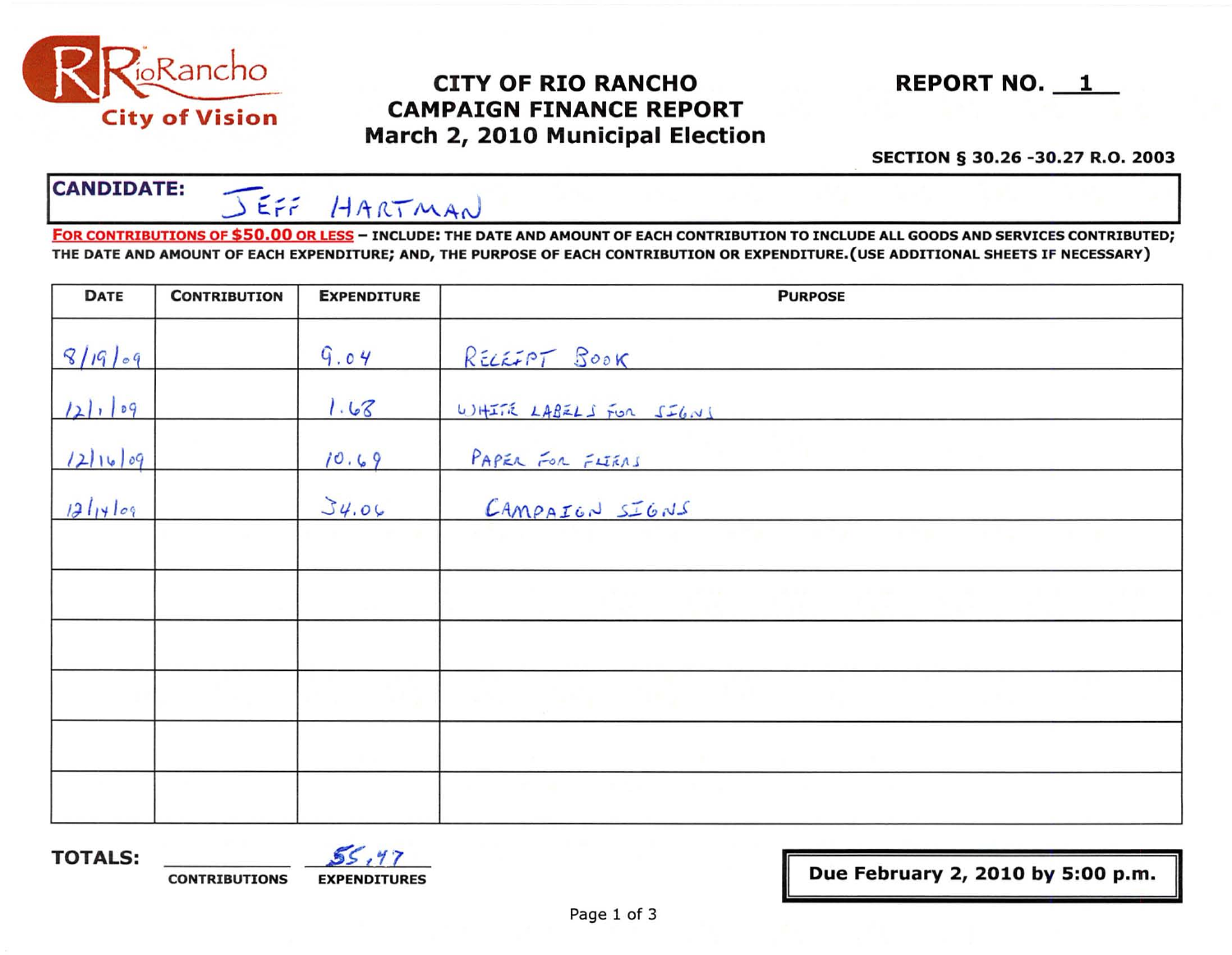

### **CITY OF RIO RANCHO CAMPAIGN REPORT** March 2, 2010 Municipal Election

FOR CONTRIBUTIONS OR EXPENDITURES OF MORE THAN \$50.00 (CUMULATIVE) INCLUDE: THE NAME AND ADDRESS OF THE PERSON OR ENTITY FROM WHOM ANY CUMULATIVE CONTRIBUTION OR EXPENDITURE OF MORE THAN \$50.00 WAS RECEIVED OR MADE; THE DATE AND AMOUNT OF EACH CONTRIBUTION OR EXPENDITURE TO INCLUDE ALL GOODS AND SERVICES CONTRIBUTED; AND, THE PURPOSE OF EACH CONTRIBUTION OR EXPENDITURE. (USE ADDITIONAL SHEETS IF NECESSARY)

**REPORT NO. 1** 

| <b>DATE</b>  | <b>CONTRIBUTION</b>           | <b>EXPENDITURE</b>                                                                                                                                                                                                                                                                                                                                                                                                   | <b>NAME/ADDRESS</b>                              | <b>PURPOSE</b>                                                  |
|--------------|-------------------------------|----------------------------------------------------------------------------------------------------------------------------------------------------------------------------------------------------------------------------------------------------------------------------------------------------------------------------------------------------------------------------------------------------------------------|--------------------------------------------------|-----------------------------------------------------------------|
|              | $8/1809$ 235.26               | $\overline{\psi}$                                                                                                                                                                                                                                                                                                                                                                                                    | JEFF HARTMAN                                     |                                                                 |
|              |                               | 73.2                                                                                                                                                                                                                                                                                                                                                                                                                 | 2400 BOGIERD RIS RANCHO NM 57124<br>JEFF HARTMAN | CAmPAGWJ                                                        |
| 3/19/0999.04 |                               |                                                                                                                                                                                                                                                                                                                                                                                                                      | 2400 BOGJE RD RIO RANCHO NM 87124                | RECEIPT BOOK                                                    |
|              |                               |                                                                                                                                                                                                                                                                                                                                                                                                                      | JEST HARTMAN                                     |                                                                 |
| 121109       | 1.63                          |                                                                                                                                                                                                                                                                                                                                                                                                                      | 2400 BOGIE RD RIORANCHO NOL 87124                | WAITE CARLES FOR SIGILS                                         |
| (2 14 09)    | 34.06                         |                                                                                                                                                                                                                                                                                                                                                                                                                      | JEFF HARTMAN<br>2400 BOLJE RD RIORANCHO Nu 8712  | $CAMPALCJ$ $SICNS$                                              |
| 12 16 09     | 10.69                         |                                                                                                                                                                                                                                                                                                                                                                                                                      | SET HARTMAN<br>Itoo BOGIE to RIORANCHO WASTEY    | PAPER FUR FLIERS                                                |
| 9/969        | $250$ or                      |                                                                                                                                                                                                                                                                                                                                                                                                                      | LESTER MERLILL<br>400 REMUDA CLOVIS NR 88101     | CAMPAIGN CONTRIDUTED                                            |
| $D\ln\log$   |                               | 250.00                                                                                                                                                                                                                                                                                                                                                                                                               | $A+BUSU$<br>GOIO SIGNIN AVE ALJO NM 37113        | CAMPAIGN SIGNS                                                  |
| 0.114109     | $55^{00}$                     | $\frac{1}{\sqrt{1+\frac{1}{2}}\sqrt{1+\frac{1}{2}}\sqrt{1+\frac{1}{2}}\sqrt{1+\frac{1}{2}}\sqrt{1+\frac{1}{2}}\sqrt{1+\frac{1}{2}}\sqrt{1+\frac{1}{2}}\sqrt{1+\frac{1}{2}}\sqrt{1+\frac{1}{2}}\sqrt{1+\frac{1}{2}}\sqrt{1+\frac{1}{2}}\sqrt{1+\frac{1}{2}}\sqrt{1+\frac{1}{2}}\sqrt{1+\frac{1}{2}}\sqrt{1+\frac{1}{2}}\sqrt{1+\frac{1}{2}}\sqrt{1+\frac{1}{2}}\sqrt{1+\frac{1}{2}}\sqrt{1+\frac{1}{2}}\sqrt{1+\frac$ | JEFF HARTMAN                                     | 2400 BOGCERS RIORANUMO NM87124 CITY STICKERS FOR CAMPAIGN SIGNS |
| $129 -$      | 113.63                        | <b>JN</b><br>43.68                                                                                                                                                                                                                                                                                                                                                                                                   | JEF HARTMAN                                      | 2000 BOLIE 20 RIORANHO NAJIAY INK FOR PRINTER / PAPER           |
|              | 105.51                        | <b>JN</b>                                                                                                                                                                                                                                                                                                                                                                                                            | IFF HAATMAN                                      |                                                                 |
|              |                               | $TOS \rightarrow T$<br>$\overline{4L}$                                                                                                                                                                                                                                                                                                                                                                               | 2400 BOGIE RO RIO RANGHO NM37128 INK FOR PRINTER |                                                                 |
| <b>TOTAL</b> | 814.37<br><b>CONTRIBUTION</b> | <b>EXPENDITURES</b>                                                                                                                                                                                                                                                                                                                                                                                                  | 250 <sup>60</sup>                                | Due February 2, 2010 by 5:00 p.m.                               |

Page 2 of 3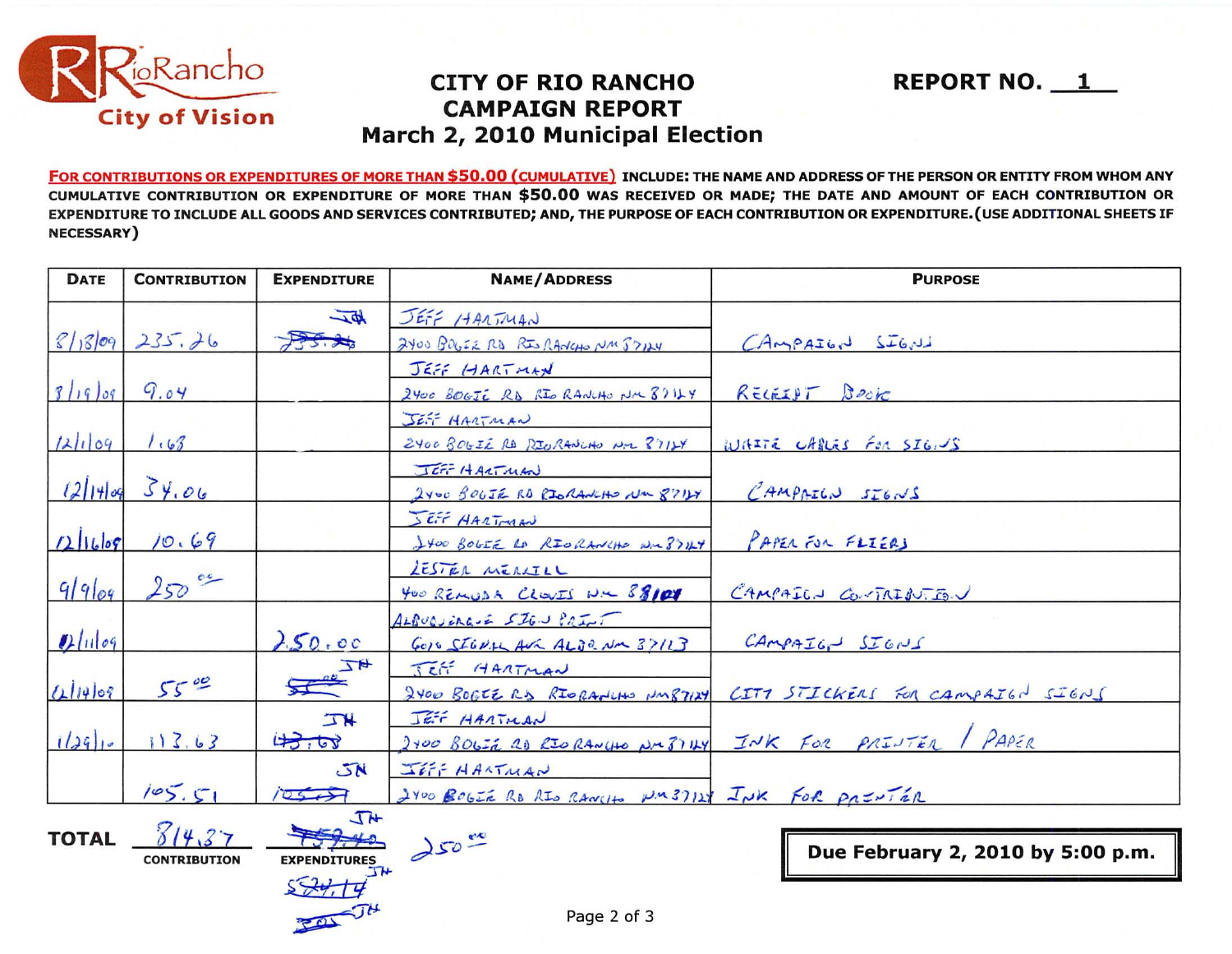

### **CITY OF RIO RANCHO CAMPAIGN REPORT** March 2, 2010 Municipal Election

FOR CONTRIBUTIONS OR EXPENDITURES OF MORE THAN \$50.00 (CUMULATIVE) INCLUDE: THE NAME AND ADDRESS OF THE PERSON OR ENTITY FROM WHOM ANY CUMULATIVE CONTRIBUTION OR EXPENDITURE OF MORE THAN \$50.00 WAS RECEIVED OR MADE; THE DATE AND AMOUNT OF EACH CONTRIBUTION OR EXPENDITURE TO INCLUDE ALL GOODS AND SERVICES CONTRIBUTED; AND, THE PURPOSE OF EACH CONTRIBUTION OR EXPENDITURE. (USE ADDITIONAL SHEETS IF NECESSARY)

| <b>DATE</b> | <b>CONTRIBUTION</b> | <b>EXPENDITURE</b> | <b>NAME/ADDRESS</b>                                       | <b>PURPOSE</b>       |
|-------------|---------------------|--------------------|-----------------------------------------------------------|----------------------|
| 11110       | $100 e^{0}$         |                    | RACHEL MATTHEW HOMES<br>918 PINEHURST RIO RANCHO NM 37124 | CAMPAIGN CONTRESSION |
| 81809       |                     | 235.26             | ALBUQUEROJE SIGN PRINT<br>GOID SIGNAL AVE AND a NM 89113  | CAMPAIGN SIGNS       |
| $124 + 69$  |                     | $55 - 00$          | CITY OF ASU RACCHO<br>5200 CIUSE CENTER CIA RIORANO 87/14 | CITY STILKEN         |
| 1/29h       |                     | 113.63             | off some off sea use<br>SUITE A ALBR NM 87107             | Tak For PRINTER      |
| 1 31 00     |                     | 105.51             | STAPLES<br>10272 COOCL BYERSS ALBENN 87114                | INK FOR PRINTER      |
|             |                     |                    |                                                           |                      |
|             |                     |                    |                                                           |                      |
|             |                     |                    |                                                           |                      |
|             |                     |                    |                                                           |                      |
|             |                     |                    |                                                           |                      |

**TOTAL** 

 $00.00$ **CONTRIBUTION EXPENDITURES** 

 $509.40$ 

一片

Due February 2, 2010 by 5:00 p.m.

**REPORT NO. 1**